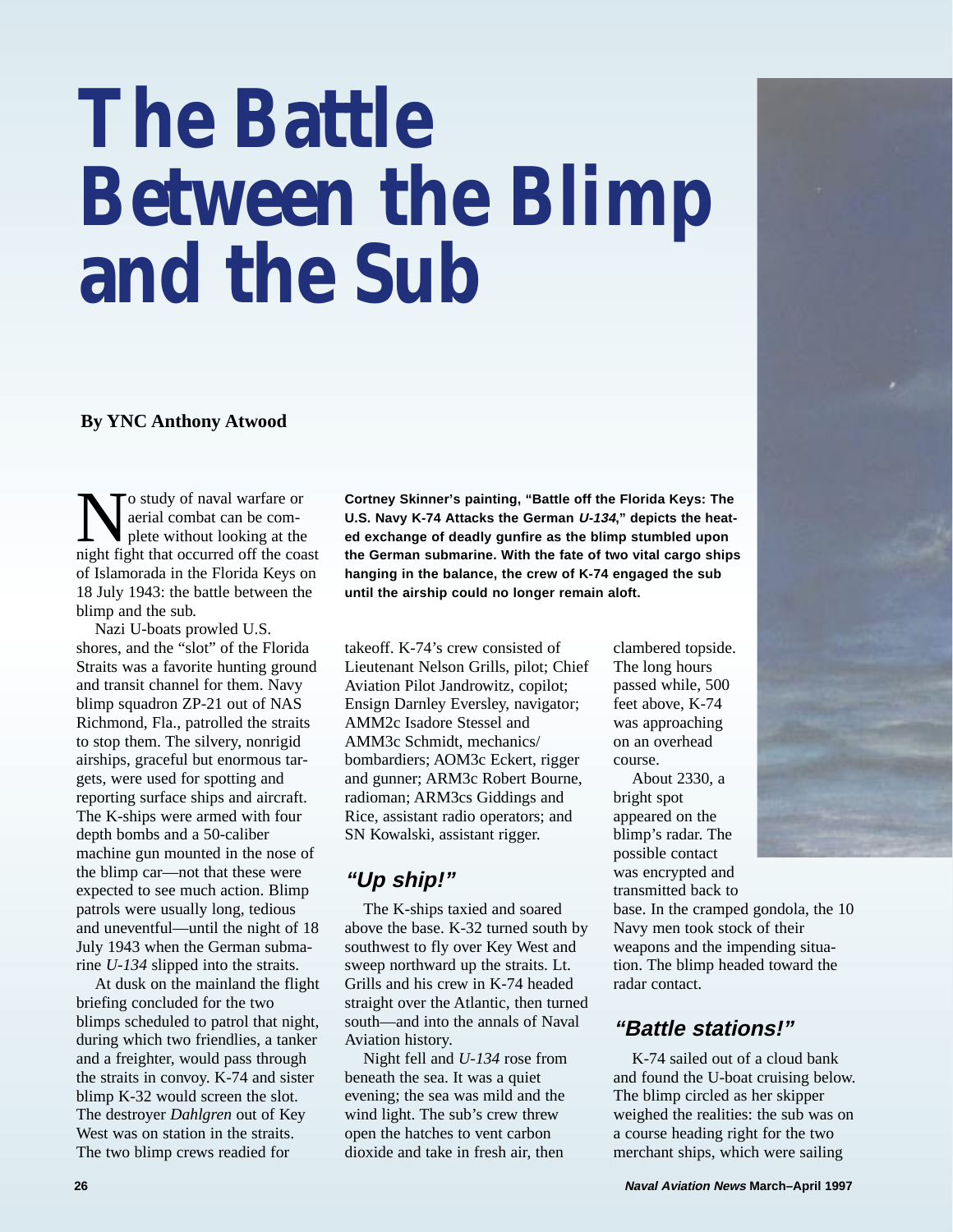

c 1997 Cortney Skinner

down the straits 30 minutes behind K-74. The merchant ships were at risk, and K-74 had the element of surprise in her favor. Grills transmitted his intention to attack. At 2350, K-74 dropped to 250 feet and began her bombing run.

As the distance closed, the watchstanders aboard the U-boat sighted the blimp. The Nazis opened fire with 20mm machine guns located aft of the conning tower. AOM3c Eckert returned fire from the car's nosemounted machine gun. Then, the

German 88mm deck gun commenced firing.

U.S. Navy tracers ricocheted down the length of the sub's deck, while enemy fire thumped into the airship bag. A round punctured the shield beside Eckert's gun. He slapped another belt in and continued firing prolonged bursts.

When the airship passed over the U-boat, antiaircraft fire hit K-74's engines. The starboard engine burst into flames. As AMM3c Schmidt turned to extinguish the fire, ARM3c Bourne dashed off the squadron's mayday signal: "Urgent. Fired On." The airship was now directly over the sub. AMM2c Stessel pulled the bomb releases, but the bombs did not leave the rack.

With enemy fire punishing her undefended stern, K-74 limped out of range. Schmidt had extinguished the fire, but both engines were damaged. The airship was losing altitude. The crew dumped gas and jettisoned the tanks. No help. K-74 slowly descended. At 2355, the tail of the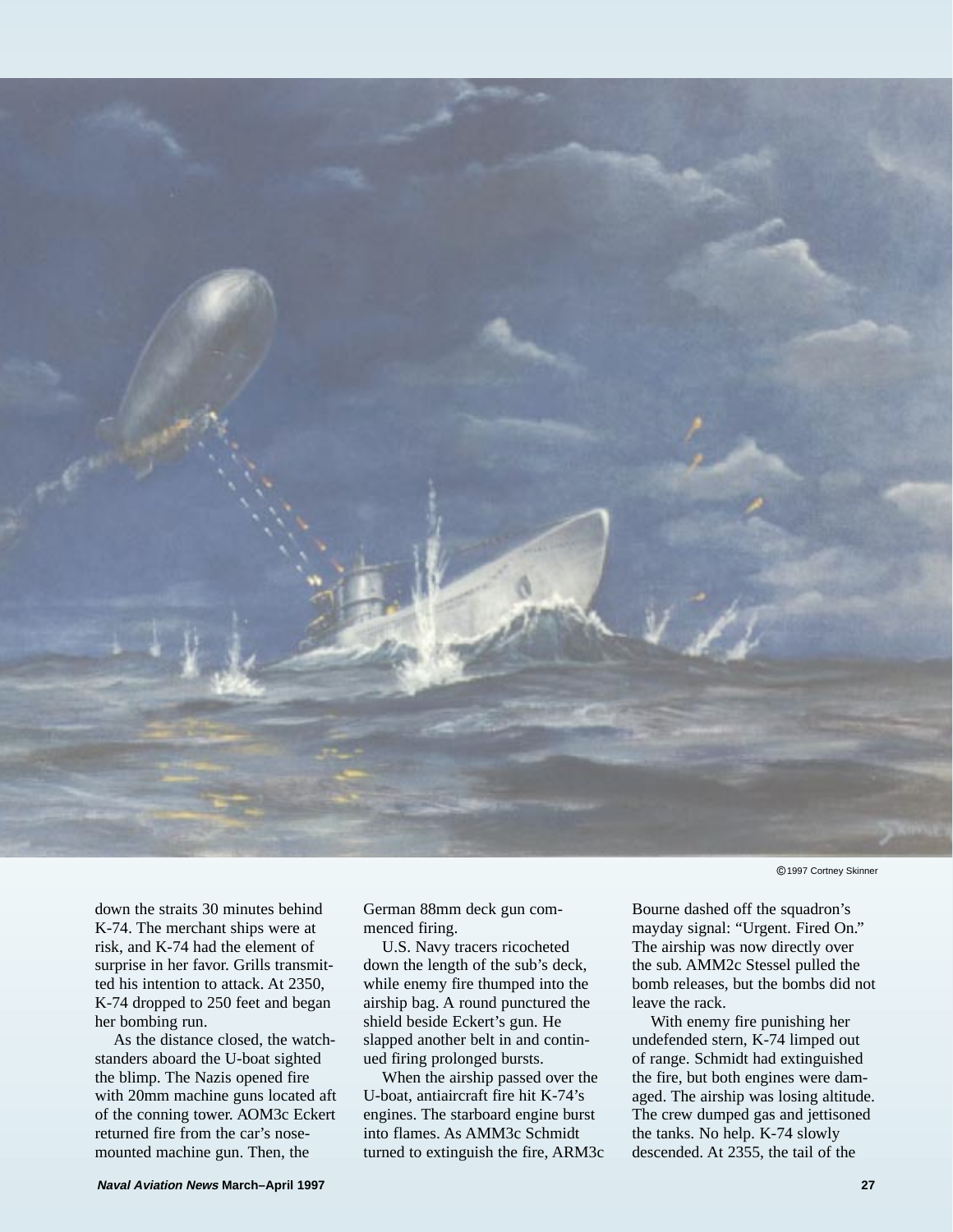airship touched the water and began to settle. The battle had lasted five minutes. Its harrowing aftermath began.

#### **"Abandon ship!"**

Wearing their "Mae West" inflatable vests, the crew entered the water through the doors and windows of the flooding blimp car. The life raft, tossed out without a tether line, immediately deployed and drifted away with the Gulf Stream. They were on their own.

Grills swam back around the sinking car to make sure all crewmen had escaped. In so doing, he separated from the others and the same strong current carried him away. When he got his bearings, the blimp was nowhere in sight. Instead, a dark shape was bearing down on him at flank speed; it was one of the merchant ships coming down the slot, oblivious to the battle that had occurred. Grills recalled, "It was coming right at me and I was frantic to get out of the way, shouting and waving my hands. I saw the watch on the fantail, smoking a cigarette." The ship passed in the night, leaving Grills alone in the water.

The rest of K-74's crew stayed together beside the settling blimp bag. They held on to each other in two bobbing masses adrift at sea.

Through the long night, they did not know if the Nazi sub would return to capture them as prisoners or finish them off. They had no idea how much damage Eckert's marksmanship had done. Nor did "Sparks" Bourne realize his mayday transmission was picked up by K-32's ARM2c Turek, who realized it must be K-74 in trouble and relayed the message to NAS Richmond.

At first light, a Grumman J4F *Widgeon* amphibian from ZP-21 took off to begin the search. At 0749, the



aircraft was over the scene. The sea was getting rougher, while nine men splashed and waved. The aircraft saw them and dipped its wings, but it was too choppy to land. The aircraft flew off to find *Dahlgren* and lead her to the scene. Rescue was on the way.

Then came the sharks.

Stessel had become separated from the rest when the men had let go of each other to wave. The others saw the shark fin break the surface and head straight for him. There

was no time to warn Stessel before the shark attacked. The Sailor went under. Momentarily, he reappeared, bathed in crimson. The water frothed as he went under a last time, spreading a red cloud on the surface. The rest of the crew positioned themselves back to back and drew their knives.

At 0815 on 19 July, K-74 finally sank–the only airship lost to enemy action in WW II.

From under the sea came somber